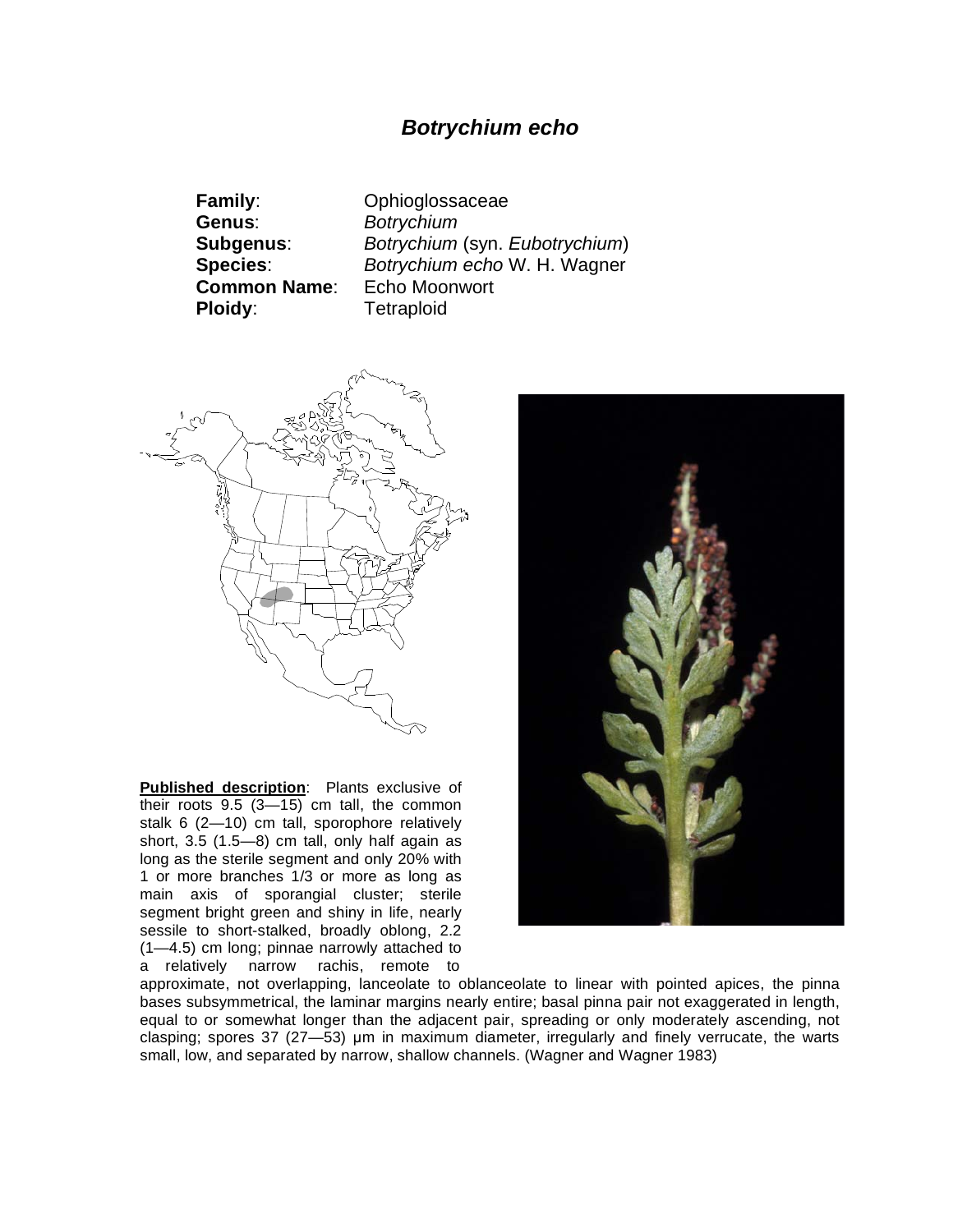## **Identification**

*Botrychium echo* is one of four twice dissected moonwort species in the southern Rocky Mountains. It is distinguished from *B. lanceolatum* by its pinnate trophophore and sporophore, and from *B. pinnatum* by its sharply angular pinna bases and apices, and by its short sporophore stalk that is less than  $\frac{1}{2}$  the length of the trophophore. Its surface is semi-lustrous, usually more glaucous than those of *B. lanceolatum* and *B. pinnatum*.

*Botrychium echo* is most often confused with *B. hesperium* which it closely resembles. It can be distinguished from large plants of *B. hesperium* by its pinnately rather than ternately branching sporophore, by its more angular pinna bases and apices, and by the spreading angle of its pinna lobes, particularly the inner lower lobes of the basal pinnae.

## **Distribution**

*Botrychium echo* occurs in the Rocky Mountains from Central Colorado southwestward through southern Utah to northern Arizona.

## **Habitat**

*Botrychium echo* occurs in mountain meadows and open woodlands at altitudes above 8000 ft. It is often found along roadsides, in campgrounds and in similarly disturbed habitats.